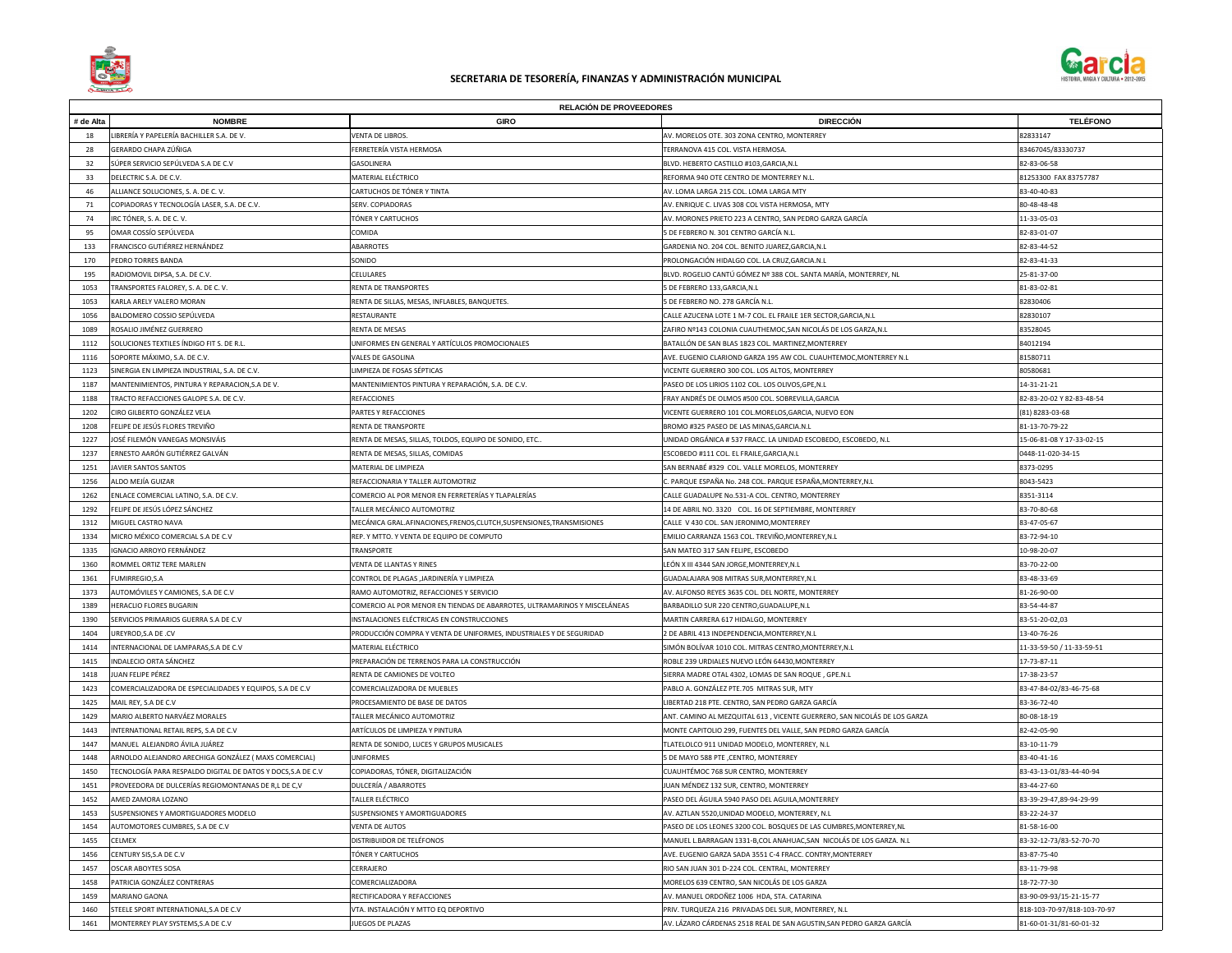| 1462<br>JASNA, S.A                                                    | <b>COMERCIALIZADORA</b>                                                     | AV. REVOLUCIÓN SUR 113, BUENOS AIRES, MTY                                                                  | 83-58-83-16                      |
|-----------------------------------------------------------------------|-----------------------------------------------------------------------------|------------------------------------------------------------------------------------------------------------|----------------------------------|
| TRANSPORTADORA DE PROTECCIÓN Y SEGURIDAD, S.A DE C.V<br>1463          | <b>BLINDAJES</b>                                                            | FCO.I.MADERO 234 FRACC. INDUSTRIAL EL LECHUGAL, STA. CATARINA                                              | 81-24-66-66                      |
| CORPORATIVO ULTRA DE MEXICO, S.A DE C.V<br>1464                       | <b>ARTÍCULOS DE SEGURIDAD</b>                                               | GUERRERO #343 COL. NONOALCO TLATELOLCO, DEL. CUAUHTEMOC, MEXICO, D.F                                       | 83-43-16-44                      |
| <b>COMERCIAL GARZA REYNA</b><br>1465                                  | ABARROTES                                                                   | AV. EUGENIO GARZA SADA 3868 SUR, MAS PALOMAS, MTY                                                          | 80-04-20-00/80-04-20-10          |
| TRANSMISIONES Y SEGURIDAD, S.A DE C.V<br>1466                         | TORRETAS / SIRENAS                                                          | ROBLE 1252 DEL FRESNO, GUADALAJARA, JALISCO                                                                | (0133)381050-90 / (0133)38106003 |
| 1467<br>GIRAMSA, S.A DE C.V                                           | <b>BLINDAJES</b>                                                            | MAGDALENA 627 DEL VALLE AMEYALCO Y CERRADA DE AMYELCO, BENITO JUÁREZ, D.F                                  | 55-56-01-87-30                   |
| 1468<br><b>GRUPO LITE, S.A DE C.V</b>                                 | <b>MATERIAL ELÉCTRICO</b>                                                   | SAN FRANCISCO 809 INDUSTRIAL NOGALAR,SAN NICOLÁS DE LOS GARZA                                              | 81-34-06-25                      |
| ALTRE ACEROS Y FABRICACIONES, S.A DE C.V<br>1469                      | ESTRUCTURAS METÁLICAS / SEÑALAMIENTOS / PROTECCIÓN VIAL                     | CARR. HUINALA 555 COL. EL MILAGRO,APODACA,N.L                                                              | 10-90-80-58                      |
| AUTOMOTRIZ VASCONCELOS, S.A DE C.V<br>1470                            | <b>BLINDAJES</b>                                                            | AV., VASCONCELOS 206 PTE, CENTRO, SAN PEDRO GARZA GARCÍA                                                   | 83-36-47-00 FAX 83-36-47-02      |
| CONFECCIONES Y EQUIPOS EL PROGRESO, S.A DE C.V<br>1471                | UNIFORMES EN GENERAL Y ARTÍCULOS DE SEGURIDAD                               | PINO SUAREZ 550 SUR CENTRO, MONTERREY                                                                      | 83-40-46-63/83-40-46-61          |
| COMERMED, S.A DE C.V<br>1472                                          | <b>ARTÍCULOS MÉDICOS</b>                                                    | RIO CAMACHO 4523 COL. VILLA DEL RIO, MONTERREY, N.L                                                        | (81)11-00-00-58/(81)11-00-00-52  |
| 1473<br>SERVICIOS TELUM, S.A DE C.V                                   | <b>CABLEVISIÓN</b>                                                          | PARICUTIN 550 COL NUEVO REPUEBLO, MTY, N.L                                                                 | 8880-1000                        |
| PREFABRICADOS Y MATERIALES CYSA, S.A DE C.V<br>1474                   | MATERIALES PARA LA CONSTRUCCIÓN                                             | MIMAS 163 COL. COSMOPOLIS, APODACA, N.L                                                                    | 80-08-22-01/0448-11-330-82-13    |
| GASOLINERA SANTA CATARINA, S.A DE C.V<br>1475                         | <b>GASOLINERA</b>                                                           | CARR.A SALTILLO ENTRONQUE C/ CARR. A GARCÍA S/N S/COLONIA, STA. CATARINA, N.L                              | 818-111-23-7110                  |
| COMERCIALIZADORA TASVA, S.A DE C.V<br>1476                            | <b>COMERCIALIZADORA</b>                                                     | 5a AVENIDA 983 COL ZIMEX,SANTA CATARINA, NUEVO LEÓN                                                        | 83-90-81-51                      |
| CESAR ALBERTO LEAL GONZÁLEZ<br>1477                                   | PAPELERÍA                                                                   | AV. TELÉFONOS 1039 A ALBERTA ESCAMILLA, GUADALUPE, N.L                                                     | 82-43-29-35/16-42-74-42          |
| INTEGRACIÓN DE SISTEMAS INDUSTRIALES, S.A DE CV<br>1478               | EQ. MECÁNICO / ELÉCTRICO                                                    | NUEVA YORK 4017 PTA. ALTA FRACC. IND. LINCOLN, MTY.N.L                                                     | 83-73-36-25 / 83-73,-37-31       |
| 1479<br>COMERCIALIZADORA MARGARITA MENDEZ, S.A DE C.V                 | PAPELERÍA                                                                   | HERMENEGILDO GALEANA SUR 432 CENTRO, MONTERREY, N.L                                                        | 83-40-59-00 / 83-40-93-10        |
| ABEL AQUINO CENICEROS<br>1480                                         | TALLER DE MOTOCICLETAS                                                      | TAJIN 811 UNIDAD MODELO, MONTERREY,N,L                                                                     | 40-40-89-31                      |
| VÍCTOR MANUEL FERNÁNDEZ MORALES<br>1481                               | <b>RENTA DE EQUIPO PARA EVENTOS</b>                                         | PATO 5774 COL, VALLE VERDE, MONTERREY, N.L                                                                 | 15-06-60-27                      |
| JESÚS ANTONIO CARMONA MARTÍNEZ<br>1482                                | <b>SERVICIOS FUNERARIOS</b>                                                 | BENITO JUÁREZ 428 INF.LOS NOGALES,GARCIA,N.L                                                               | 18-04-62-93                      |
| AF BANREGIO, S.A DE C.V<br>1483                                       | AFIANZADORA                                                                 | MORONES PRIETO 2308,LOMAS DE SAN FRANCISCO ,MONTERREY, N.L                                                 | 81-24-24-00                      |
| CARLOS ERASMO MAYORGA VELÁZQUEZ<br>1484                               | FERRETERÍA                                                                  | ELOY CAVAZOS 2311 COL CONTRY SOL, NUEVO LEÓN                                                               | 83-17-02-23                      |
| TERMITODO CONTROL DE PLAGAS, S.A DE C.V<br>1485                       | <b>FUMIGACIONES</b>                                                         | TEPATITLAN 4809 COL. LOS ALTOS, MTY, N.L                                                                   | 80-04-03-04/80-04-03-05          |
| 1487<br>JESÚS ESQUIVEL PINEDA                                         | TRANSMISIONES AUTOMÁTICAS                                                   | MIGUEL C. ABASTA 2427 COL FERROCARRILERA, MONTERREY, N.L.                                                  | 15-22-13-93                      |
| COMERCIALIZADORA Y DESARROLLO INDUSTRIAL, S.A DE .CV<br>1488          | <b>COMERCIALIZADORA</b>                                                     | 15 DE MAYO PTE. 1325 COL. CENTRO, MONTERREY N.L                                                            | 16-49-01-56/89-97-88-25          |
| MARGARITA MOLINA UVALLE<br>1489                                       | <b>COMERCIALIZADORA</b>                                                     | SANTA CRUZ 623 COL. CENTRO, SANTA CATARINA, NUEVO LEÓN                                                     | 88-01-11-67/80-33-86-27          |
| HÉCTOR MARTIN RODRÍGUEZ BOBADILLA<br>1490                             | IMPRESIÓN Y MENSAJERÍA                                                      | AV. DE LAS AMÉRICAS 905 COL. LEÓN X I I I, GUADALUPE, N.L                                                  | 83-77-74-59/83-77-15-40          |
| HILDA EDISA GARZA SÁNCHEZ<br>1491                                     | PAPELERÍA Y CENTRO DE COPIADO                                               | AV. LÁZARO CÁRDENAS 600, COL. IGNACIO ZARAGOZA, GUADALUPE, N.L                                             | 83-37-40-42                      |
| FRANCISCO JAVIER YÁÑEZ CAZARES<br>1492                                | <b>COMEDIANTE</b>                                                           | CALLE SAN ROBERTO N.433 COL. RIVERAS DE LA PURÍSIMA, GUADALUPE N.L.                                        | 044-8-18-1895-360/19-36-32-74    |
| JAVIER CONTRERAS QUINTANA<br>1493                                     | COMPRA VENTA DE AUTOSY CAMIONES, REFACCIONES SER.                           | CARRETERA REYNOSA KM 10.5 NUM.8787 IND. LA SILLA                                                           | 81-82-12-77-77/81-82-12-77-77.   |
|                                                                       |                                                                             |                                                                                                            |                                  |
| RIVERO LINDA VISTA S.A DE C.V<br>1494                                 | COMPRA VENTA DE AUTOS, CAMIONES Y REFACCIONES.                              | AV. MIGUEL ALEMÁN N. 5400,FRACC.TORRES DE LINDA VISTA GUADALUPE N.L.                                       | 12571257                         |
| MADISA CAT (JOSÉ RICARDO MTZ. MACHADO)<br>1495                        | MAQUINAS DIESEL Y MAS.                                                      | AV. INDUSTRIAS DEL PONIENTE N. 2300, CD. SANTA CATARINA N.L.                                               | 044-818-010-4965                 |
| EOS TACTICAL EQUIPMENT AND TRAINING SYSTEMS, S.A DE C.V<br>1496       | UNIFORMES Y EQUIPOS DE SEGURIDAD, CAPACITACIÓN EN                           | AV. HIDALGO 1840 LADRÓN DE GUEVARA, GUADALAJARA JAL.                                                       | 01-33-13-77-21-91.               |
| JORGE LUIS GARCÍA ECHAVARRÍA<br>1497                                  | SEÑALIZACIÓN Y SISTEMAS DE RADIO                                            | ENERO SUR 231 COL INDUSTRIAS DEL PONIENTE SANTA CATARINA                                                   | 8115237866                       |
| CONTACTE MX S.A. DE C.V.<br>1498                                      | TECNOLOGÍAS DE INFORMACIÓN                                                  | VALLE DEL SILENCIO #1717 REAL DEL VALLE C.P.66350 SANTA CATARINA MTY, N.L.                                 | 19497374, CELL8115836000         |
| JAVIER ALEJANDRO DE LA CRUZ TORRES<br>1499                            | MONTAJE DE ESTRUCTURAS, SOLDADURA EN GRAL. FLETES,                          | CERRADA DEL PALMAR SUR #110 MISIÓN SANTA CATARINA C.P.66360 MTY, N.L.                                      | 17-721087,818-256-27-88          |
| TOOL & SERVICES DE MÉXICO SA DE CV<br>1500                            | EQUIPOS TÁCTICOS, SEGURIDAD PROTECCIÓN/EQ. INTELIGENCIA/ UNIFORMES.         | MIGUEL NIETO #660 SUR CENTRO C.P.64000 MTY, NL                                                             | 83-40-41-02                      |
| MULTISERVICIOS INDUSTRIALES MONTERREY WME SA DE CV<br>1501            | PRODUCTOS DE LIMPIEZA , VENTA , FABRICACION, PAILERIA, METAL MECÁNICA       | BEGONIA #765 VICTORIA C.P. 64520 MTY NL                                                                    | 81-81-61-83-47                   |
| INFRAESTRUCTURA Y CONSTRUCCIONES GARCÍA SA DE CV<br>1502              | SERVICIOS ELECTRICOS, MECANICOS Y OBRA CIVIL                                | JOSÉ CAMILO CELA #116 RINCÓN DEL CONTRY GUADALUPE N.L.                                                     | 18-73-45-42                      |
| NEITEK SOLUTIONS SA DE CV<br>1503                                     | COMERCIALIZACIÓN Y DESARROLLO DE PROGRAMAS INFORMATIVOS                     | NOGALES #110 SANTA ENGRACIA SAN PEDRO GARZA GARCÍA N.L.                                                    | 13-65-02-43                      |
| 1504<br>MOGAC SA DE CV                                                | RENTA DE OFICINAS MOVILES, MAQUINARIA Y SERV. DE CONSTRUCC. Y REFORESTACIÓN | M.M. DEL LLANO #294 CENTRO MTY. N.L.                                                                       | 818-997-99-21                    |
| ALEJANDRO BERLANGA ZAMBRANO<br>1505                                   | <b>BLINDAJE DE AUTOS</b>                                                    | SINALOA N. 710 COL. NUEVO REPUEBLO MONTERREY N.L.                                                          | 81909005                         |
| PROCESADORA DE AGUAS VIDA REAL<br>1506                                | <b>PROCESADORA DE AGUA PURIFICADA</b>                                       | TAPIA 235 INT. A CENTRO CD. BENITO JUÁREZ N.L.                                                             | 82331444                         |
| 1507<br>AUTOEDICIONES ORIGINALES S.A DE C.V.                          | <b>LIBRERÍA</b>                                                             | AV. INDUSTRIAS N. 923 COL. BELLA VISTA MONTERREY N.L.                                                      | 83315779 y 80                    |
| AGUA PURIFICADA LA PEÑITA S.A. DE C.V.                                | <b>VENTA DE AGUA PURIFICADA</b>                                             | CARR. MTY LAREDO KM. 36.5 S/N CIENEGA DE FLORES N.L.                                                       | 018352380614 Y 018186470901      |
| AUTOPOLIS CUMBRES S.A. DE C.V.<br>1508                                | <b>AGENCIA DE AUTOS</b>                                                     | PASEO DE LOS TRIUNFADORES N. 3231 CUMBRES 8VO SECTOR MONTERREY N.L.                                        | 11582000                         |
| CARLOS ERASMO MAYORGA VELÁZQUEZ<br>1509                               | FERRETERÍA                                                                  | AV. ELOY CAVAZOS N. 2311 COL. CONTRY SOL MONTERREY N.L.                                                    | 83171795                         |
| OLIVO Y COMPAÑÍA (ELÍAS OLIVO ARROYO).<br>1510                        | REPRESENTANTE ARTÍSTICO (RENTA DE SONIDO PARA EVENTOS).                     | AV. PRESIDENTE BENITO JUÁREZ N. 339 PTE COL. INDUSTRIAL ITURBIDE SAN NICOLÁS DE LOS GZA N.L.               | 86755970                         |
| EVEHLIN NAYELI SILVA ALCANTAIRA.<br>1511                              | VENTA DE ROPA DEPORTIVA                                                     | REFORMA 200 PTE ESQ. COLEGIO CIVIL MONTERREY N.L.                                                          | 13521222                         |
| ELECTRÓNICA RODESA S.A. DE C.V.<br>1512                               | SERVICIO ELÉCTRICO.                                                         | GALÁPAGOS 229-A COL. VISTA HERMOSA MONTERREY N.L.                                                          | 83334411                         |
| 1513<br>ENRIQUE A. ORTEGA RIOJAS                                      | VENTA DE AGUA PURIFICADA.                                                   | 25 DE MAYO 4702 COL. SAN MARTIN MONTERREY N.L.                                                             | 13800131                         |
| GRUPO ROSH S.A. DE C.V.<br>1514                                       | VENTA DE SILLAS, MESAS, SONIDO E ILUMINACIÓN.                               | CLAVEL 5118 FRACC. AZTLAN MONTERREY N.L.                                                                   | 83552452                         |
| HIRAM DAVID MARTÍNEZ ROMERO<br>1515                                   | <b>FERRETERA Y PERFILES</b>                                                 | SOR JUANA INÉS DE LA CRUZ N. 522 Y 524 COL. PASEO NOGALAR, GARCÍA N.L.                                     | 82833312 Y 14220880              |
| IGNACIO ARROYO FERNÁNDEZ<br>1516                                      | RENTA DE CAMIONES PARA VIAJES ESPECIALES.                                   | DICIEMBRE N. 255 COL. INDUSTRIAS DEL PONIENTE SANTA CATARINA N.L.                                          | 83881987 Y 80317432              |
| 1517<br>JAVIER SANTOS SANTOS                                          | VENTA DE ARTÍCULOS PARA LIMPIEZA                                            | HÉROES DE NACOZARI N. 1516 NTE COL. TALLERES MONTERREY N.L.                                                | 83730296                         |
| JOSÉ LUIS ESTRADA PÉREZ<br>1518                                       | FLORERÍA.                                                                   | GONZALITOS N. 2500 NTE LOC. 21 COL. MITRAS NORTE                                                           | 83111800                         |
| <b>JOSÉ PASCUAL HERRERA</b><br>1519                                   | TALLER AUTOMOTRIZ                                                           | OLIVOS N. 101 B COL. LAS ARBOLEDAS, GARCÍA N.L.                                                            | 8112767419                       |
| JOSÉ LUIS BLANCO GUTIÉRREZ.<br>1520                                   | SERVICIO DE BANQUETES.                                                      | VALLE VERDE N. 711 COL. MITRAS PTE. SEC. ENSENADA GARCÍA N.L.                                              | 8180835404                       |
| <b>MG PARTES</b><br>1521                                              | REFACCIONARIA.                                                              | ISAAC GARZA N. 2219 OTE, COL. OBRERA MONTERREY N.L.                                                        | 13525500                         |
| MARÍA CANDELARIA HERNÁNDEZ BARRERA<br>1522                            | ABARROTERA                                                                  | COLON N. 1026 FRACC. LOS SAUCES GUADALUPE N.L.                                                             | 83544457                         |
| MARÍA MAGDALENA CORTEZ GUERRERO<br>1523<br>MIGUEL CASTRO NAVA<br>1524 | COMERCIALIZADORA Y REVELADO<br>TALLER AUTOMOTRIZ.                           | OCÉANO ANTÁRTICO N. 8676 COL. VILLA ALEGRE MONTERREY N.L.<br>CALLE V 430. COL. SAN JERÓNIMO MONTERREY N.L. | 81061401<br>83470567             |